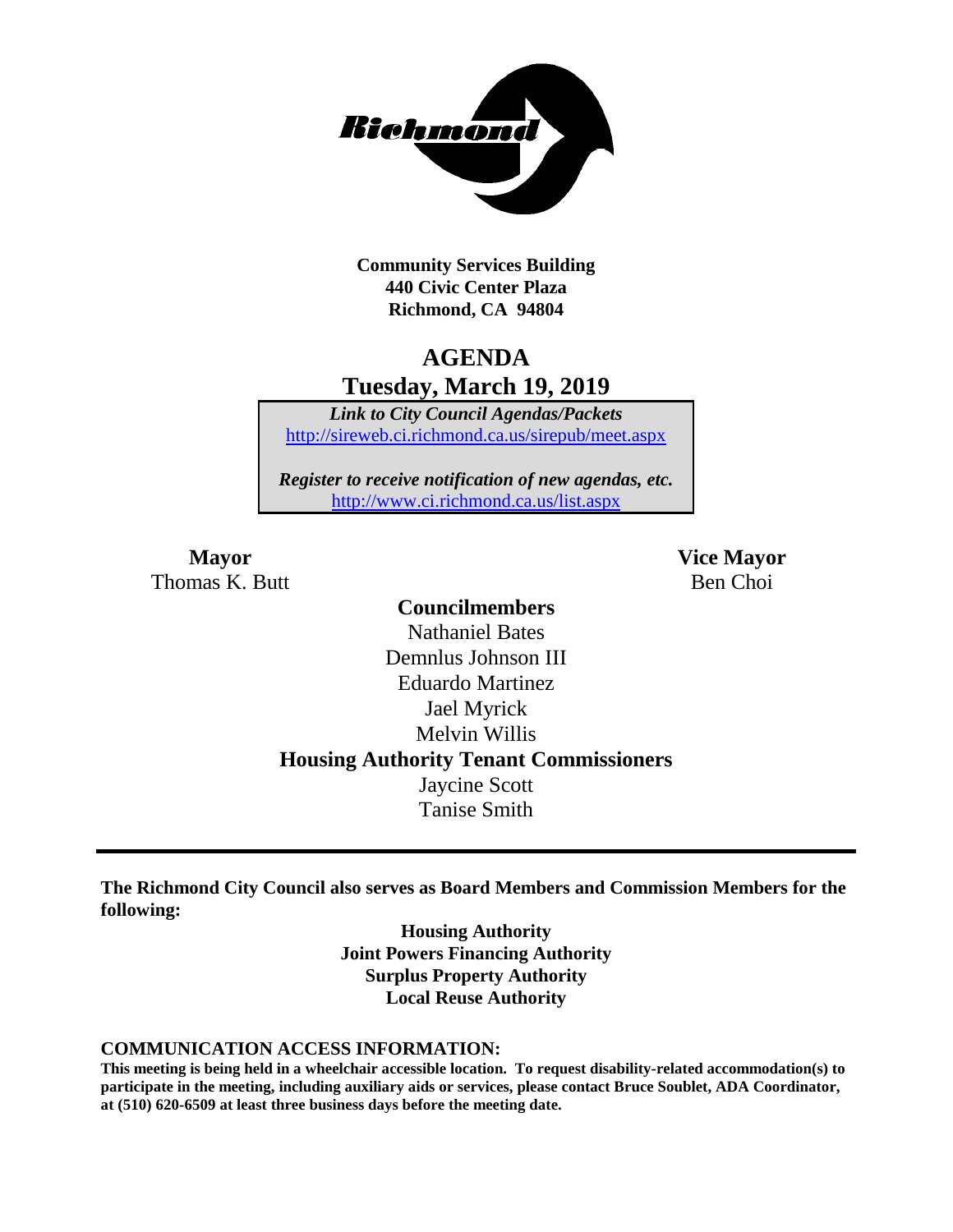# **MEETING PROCEDURES**

The City of Richmond encourages community participation at its City Council meetings and has established procedures that are intended to accommodate public input in a timely and time-sensitive way. As a courtesy to all members of the public who wish to participate in City Council meetings, please observe the following procedures:

**PUBLIC COMMENT ON AGENDA ITEMS:** Anyone who desires to address the City Council on items appearing on the agenda must complete and file a pink speaker's card with the City Clerk **prior** to the City Council's consideration of the item. Once the City Clerk has announced the item, no person shall be permitted to speak on the item other than those persons who have submitted their names to the City Clerk. Your name will be called when the item is announced for discussion. **Each speaker will be allowed up to TWO (2) MINUTES to address the City Council on NON-PUBLIC HEARING items listed on the agenda. Speakers are allowed up to THREE (3) minutes on PUBLIC HEARING items.**

**OPEN FORUM FOR PUBLIC COMMENT:** Individuals who would like to address the City Council on matters not listed on the agenda or on items remaining on the consent calendar may do so under Open Forum. All speakers must complete and file a pink speaker's card with the City Clerk **prior** to the commencement of Open Forum. The amount of time allotted to individual speakers shall be determined based on the number of persons requesting to speak during this item. **The time allocation for each speaker will be as follows:** 15 or fewer speakers, a maximum of 2 minutes; 16 to 24 speakers, a maximum of 1 and one-half minutes; and 25 or more speakers, a maximum of 1 minute.

## **SPEAKERS ARE REQUESTED TO OCCUPY THE RESERVED SEATS IN THE FRONT ROW BEHIND THE SPEAKER'S PODIUM AS THEIR NAME IS ANNOUNCED BY THE CITY CLERK.**

**CONSENT CALENDAR:** Consent Calendar items are considered routine and will be enacted, approved or adopted by one motion unless a request for removal for discussion or explanation is received from the audience or the City Council. A member of the audience requesting to remove an item from the consent calendar that is sponsored by City staff must first complete a speaker's card and discuss the item with a City staff person who has knowledge of the subject material **prior** to filing the card with the City Clerk and **prior** to the City Council's consideration of Agenda Review. Councilmembers who request to remove an item from the consent calendar must do so during Agenda Review. An item removed from the Consent Calendar may be placed anywhere on the agenda following the City Council's agenda review.

**CONDUCT AT MEETINGS:** Richmond City Council meetings are limited public forums during which the City strives to provide an open, safe atmosphere and promote robust public debate. Members of the public, however, must comply with state law, as well as the City's laws and procedures and may not actually disrupt the orderly conduct of these meetings. The public, for example, may not shout or use amplifying devices, must submit comment cards and speak during their allotted time, may not create a physical disturbance, may not speak on matters unrelated to issues within the jurisdiction of the City Council or the agenda item at hand, and may not cause immediate threats to public safety.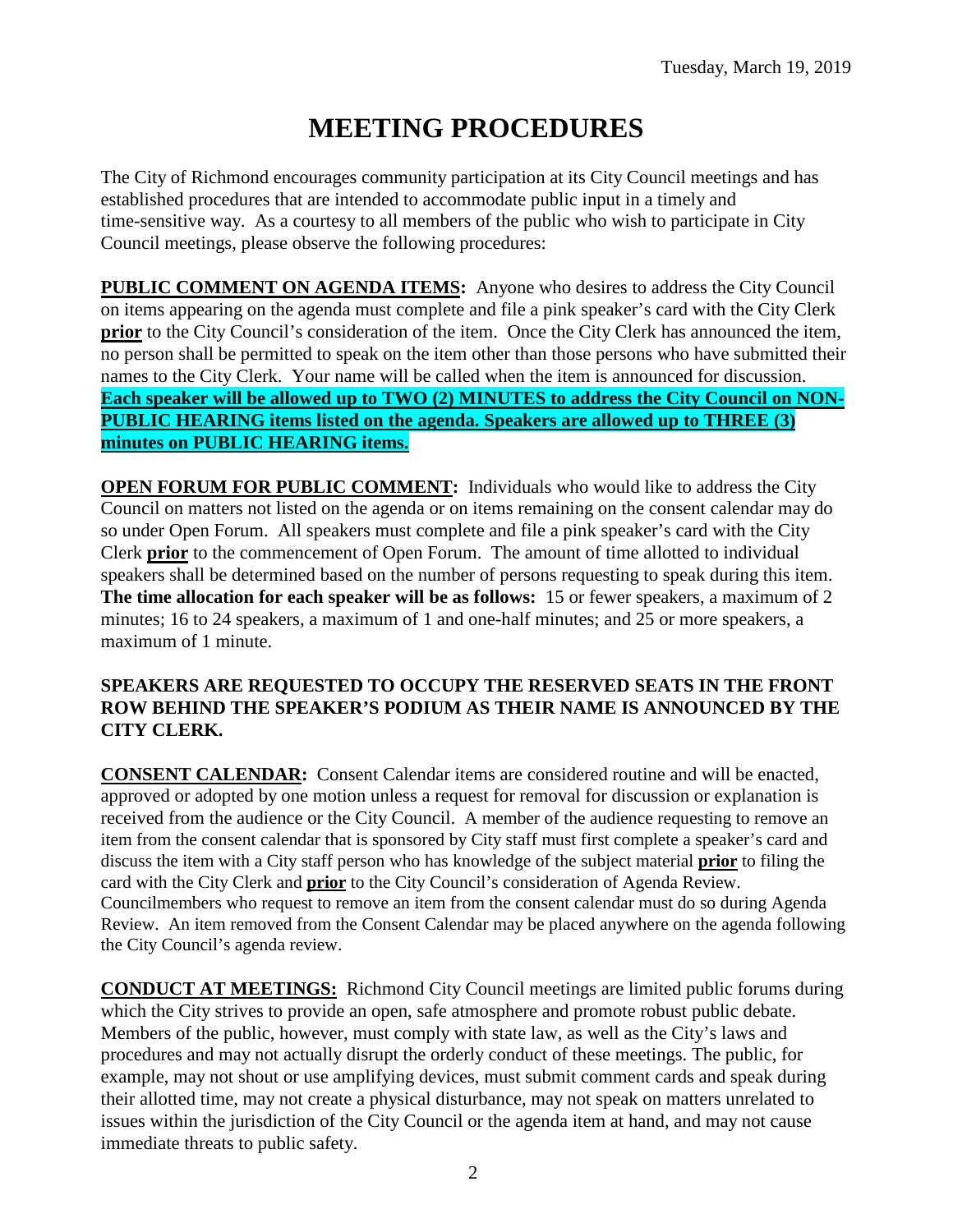**CITY HARASSMENT POLICY:** The City invites public comment and critique about its operations, including comment about the performance of its public officials and employees, at the public meetings of the City Council and boards and commissions. However, discriminatory or harassing comments about or in the presence of City employees, even comments by third parties, may create a hostile work environment, if severe or pervasive. The City prohibits harassment against an applicant, employee, or contractor on the basis of race, religious creed, color, national origin, ancestry, physical disability, medical condition, mental disability, marital status, sex (including pregnancy, childbirth, and related medical conditions), sexual orientation, gender identity, age or veteran status, or any other characteristic protected by federal, state or local law. In order to acknowledge the public's right to comment on City operations at public meetings, which could include comments that violate the City's harassment policy if such comments do not cause an actual disruption under the Council Rules and Procedures, while taking reasonable steps to protect City employees from discrimination and harassment, City Boards and Commissions shall adhere to the following procedures. If any person makes a harassing remark at a public meeting that violates the above City policy prohibiting harassment, the presiding officer of the meeting may, at the conclusion of the speaker's remarks and allotted time: (a) remind the public that the City's Policy Regarding Harassment of its Employees is contained in the written posted agenda; and (b) state that comments in violation of City policy are not condoned by the City and will play no role in City decisions. If any person makes a harassing remark at a public meeting that violates the above City policy, any City employee in the room who is offended by remarks violating the City's policy is excused from attendance at the meeting. No City employee is compelled to remain in attendance where it appears likely that speakers will make further harassing comments. If an employee leaves a City meeting for this reason, the presiding officer may send a designee to notify any offended employee who has left the meeting when those comments are likely concluded so that the employee may return to the meeting. The presiding officer may remind an employee or any council or board or commission member that he or she may leave the meeting if a remark violating the City's harassment policy is made. These procedures supplement the Council Rules and Procedures relating to disruption of orderly conduct at Council meetings.

Any law enforcement officer on duty or whose service is commanded by the presiding officer shall be Sergeant-at-Arms of the Council meetings. He/she, or they, shall carry out all orders and instructions given by the presiding officer for the purpose of maintaining order and decorum at the Council meetings (City Council Rules of Procedure and Order Section III F, RMC Section 2.12.030).

**\*\*\*\*\*\*\*\*\*\*\*\*\*\*\*\*\*\*\*\*\*\*\*\*\*\*\*\*\*\*\*\*\*\*\*\*\*\*\*\*\*\*\*\*\*\*\*\*\*\*\*\*\*\*\*\*\*\***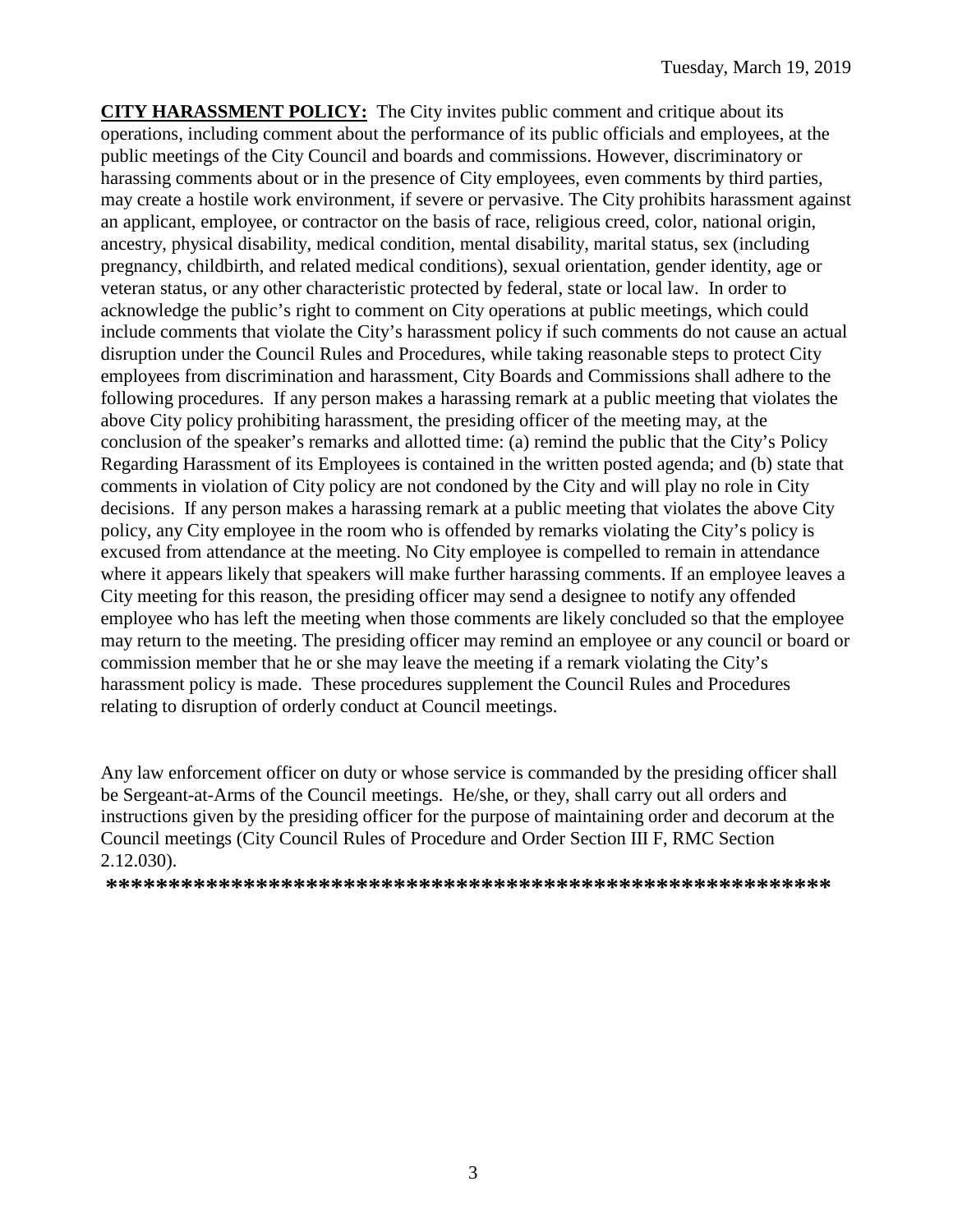## **OPEN SESSION TO HEAR PUBLIC COMMENT BEFORE CLOSED SESSION**

5:00 p.m.

## **A. ROLL CALL**

### **B. PUBLIC COMMENT BEFORE CLOSED SESSION**

#### **C. ADJOURN TO CLOSED SESSION**

## **CLOSED SESSION**

Shimada Room of the Community Services Building

#### **CITY COUNCIL**

CONFERENCE WITH REAL PROPERTY NEGOTIATOR (Government Code Section 54956.8):

Property: Point Molate Agency negotiators: Carlos Martinez and Lina Velasco Negotiating parties: Orton Development, Inc., Point Molate Partners, Samuelson Schafer, and SunCal Under negotiations: price and terms of payment

CONFERENCE WITH LEGAL COUNSEL - EXISTING LITIGATION (paragraph (1) of Subdivision [d] of Government Code Section 54956.9):

Hill vs. City of Richmond

#### **RICHMOND HOUSING AUTHORITY**

CONFERENCE WITH REAL PROPERTY NEGOTIATOR (Government Code Section 54956.8):

Property: Hacienda Housing Complex, 1300 Roosevelt Avenue Agency negotiators: Carlos Martinez and Shasa Curl Negotiating parties: Mercy Housing California and Community Housing Development Corporation of North Richmond Under negotiation: price and terms of payment

#### **CITY COUNCIL**

PUBLIC EMPLOYEE APPOINTMENT (Government Code Section 54957.6):

Title: Citizens Police Review Commission Investigative Officer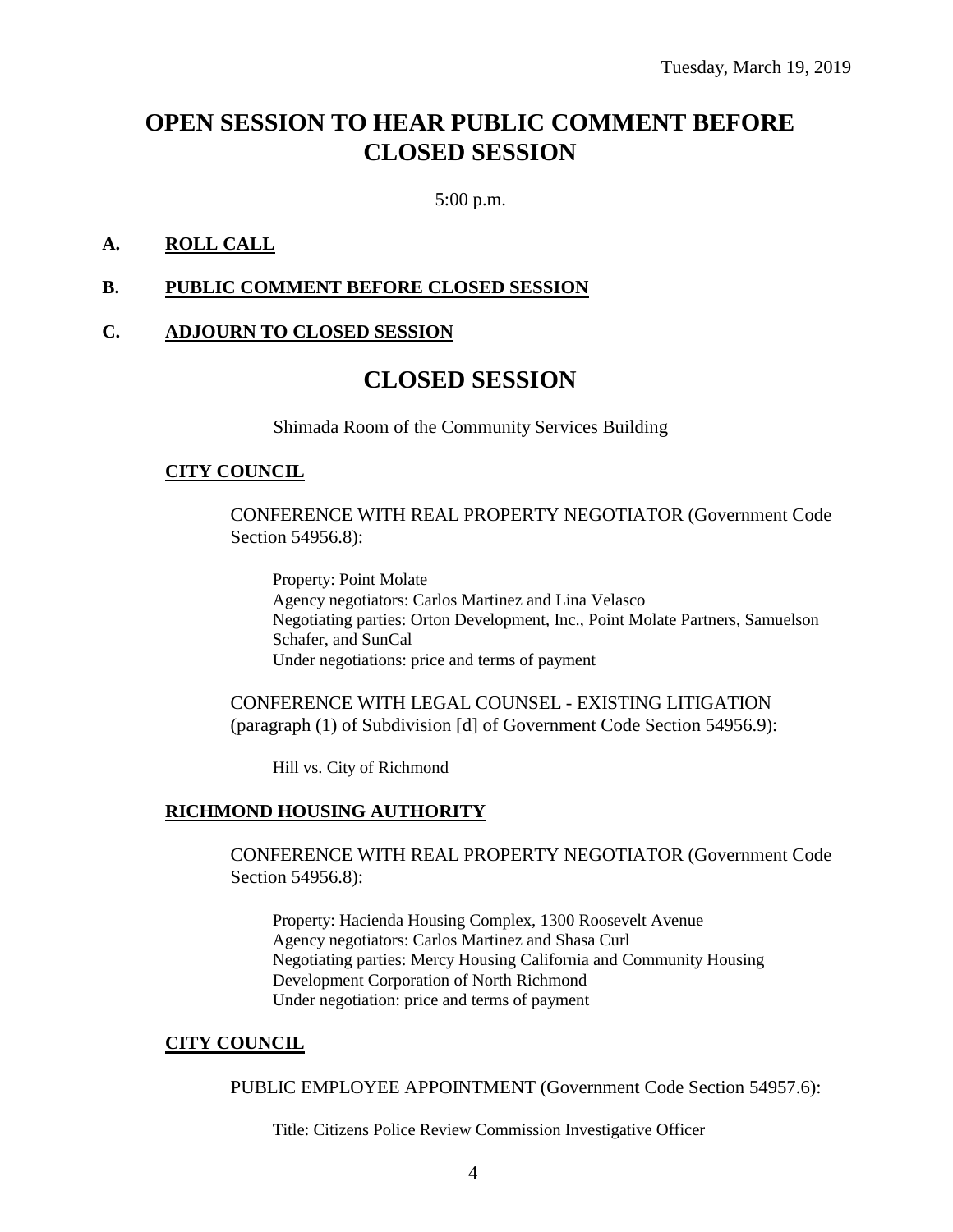## **SPECIAL MEETING OF THE RICHMOND HOUSING AUTHORITY**

6:25 p.m.

- **A. PLEDGE TO THE FLAG**
- **B. ROLL CALL**
- **C. STATEMENT OF CONFLICT OF INTEREST**
- **D. AGENDA REVIEW**

#### **E. REPORT FROM THE EXECUTIVE DIRECTOR**

#### **F. HOUSING AUTHORITY CONSENT CALENDAR**

- **F-1.** ADOPT a resolution removing former Richmond Housing Authority Acting Executive Director, Gabino Arredondo, and adding Richmond Housing Authority Executive Director, Nannette Beacham, as authorizing signatory on Mechanics Bank depository and checking accounts - Richmond Housing Authority (Nannette Beacham 621-1309).
- **F-2.** ADOPT a resolution authorizing the purchase of 12 evacuation chairs from Health Products For You to provide emergency evacuation through the stairwell to the many senior and disabled tenants of the Nevin Plaza Senior Housing facility in an amount not to exceed \$18,372.14 - Richmond Housing Authority (Nannette Beacham 621-1310).
- **F-3.** APPROVE the minutes of the February 26, 2019, Special Richmond Housing Authority meeting - City Clerk's Office (Pamela Christian 620-6513).

#### **G. ADJOURNMENT**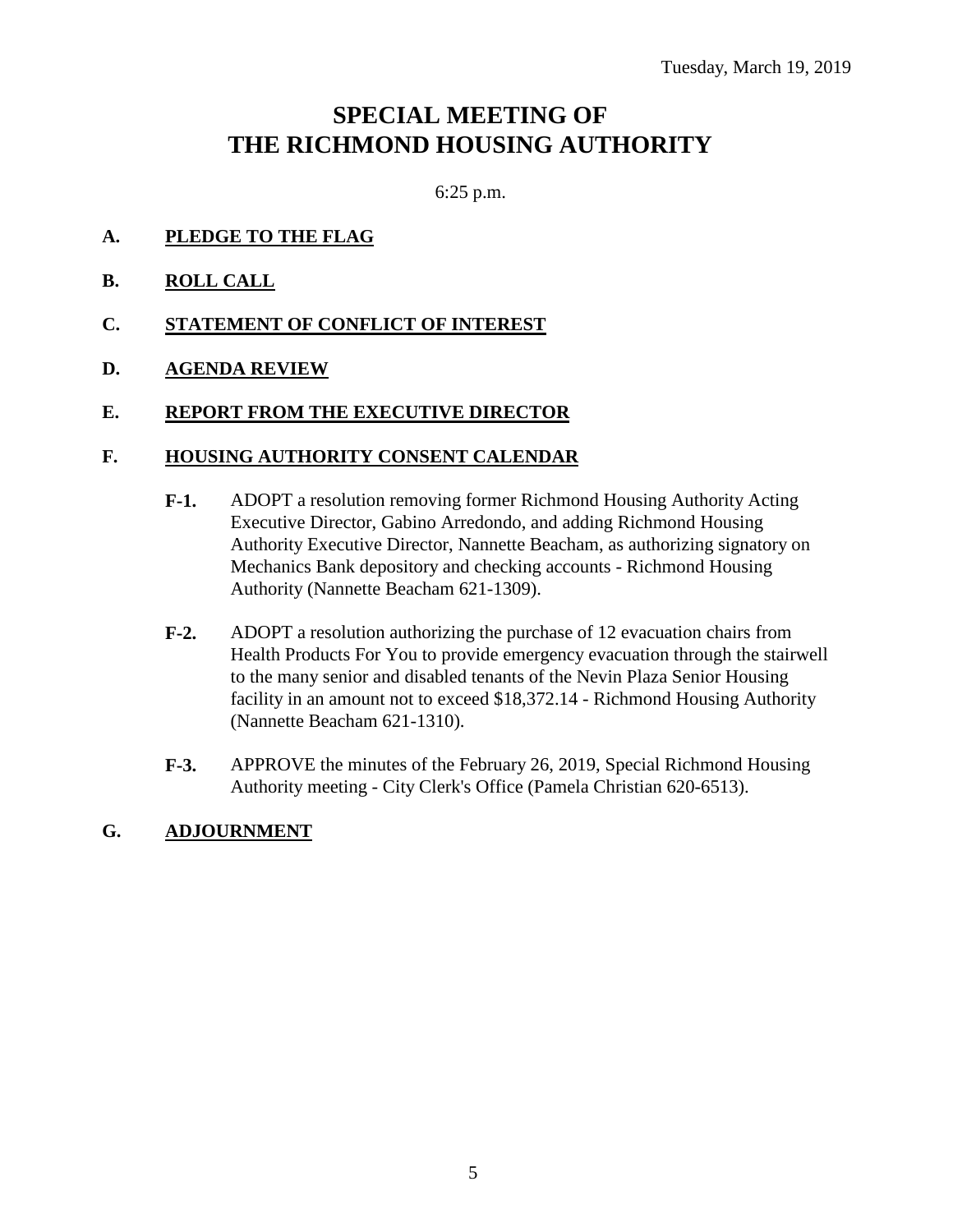## **REGULAR MEETING OF THE RICHMOND CITY COUNCIL**

6:30 p.m.

## **A. ROLL CALL**

- **B. STATEMENT OF CONFLICT OF INTEREST**
- **C. AGENDA REVIEW**

### **D. REPORT FROM THE CITY ATTORNEY OF FINAL DECISIONS MADE DURING CLOSED SESSION**

## **E. REPORT FROM THE CITY MANAGER**

## **F. OPEN FORUM FOR PUBLIC COMMENT**

## **G. CITY COUNCIL CONSENT CALENDAR**

- **G-1.** RECEIVE a report on the Richmond Municipal Sewer District for the month of January 2019 – Water Resource Recovery Department (Ryan Smith 620-5486).
- **G-2.** APPROVE a legal services agreement with the Telecom Law Firm for representation of the City concerning telecommunications matters, including assistance with wireless and wired siting applications, in the amount of \$300,000 (with funds for payment generated from fees from the wireless and wired siting applications), with a term ending December 31, 2020 - City Attorney's Office/Planning and Building Services Department (Bruce Reed Goodmiller 620- 6509/Lina Velasco 620-6706).
- **G-3.** APPROVE the purchase of the pre-fabricated concrete "Ozark I" restroom buildings from CXT Inc. Precast Products to be placed at Southside Park in an amount not to exceed \$95,687.53 - Department of Infrastructure Maintenance and Operations - (Tim Higares 620-6508).
- **G-4.** ACCEPT and APPROPRIATE grant funds in the amount of \$2,500 from Contra Costa County Community Awareness and Emergency Response (CAER) Group, Inc. to support community emergency preparedness - Fire Department (Chief Adrian Sheppard 307-8041).
- **G-5.** APPROVE a Fourth Amendment to the contract with DNV GL to provide energy efficiency incentives to Richmond businesses, increasing the amount of the contract by \$500,000, for a total contract amount not to exceed \$1,000,000, and for a term ending December 31, 2019, with funding from the Environmental and Community Investment Agreement - City Manager's Office (Carlos Martinez/Adam Lenz 620-6512).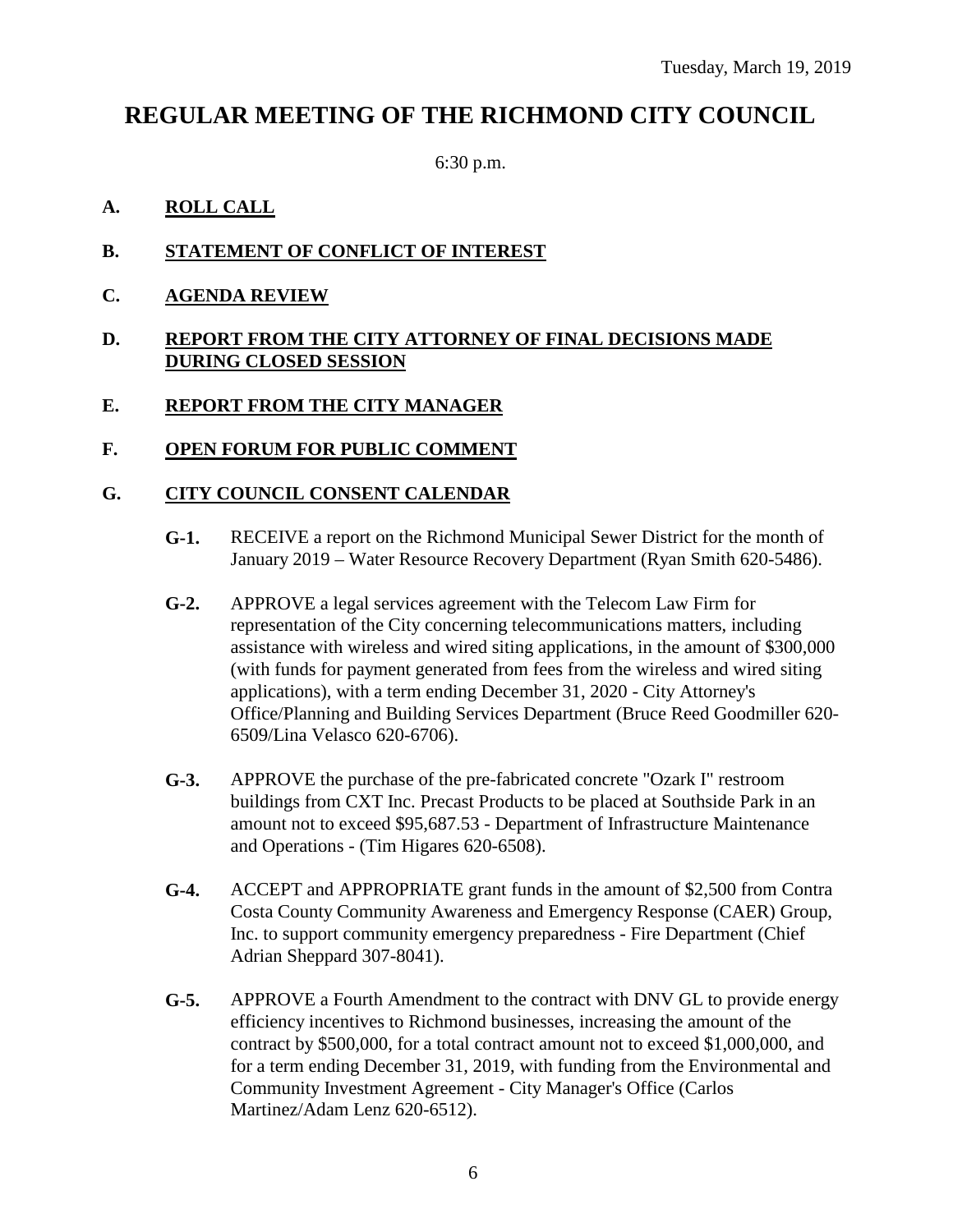- **G-6.** RECEIVE the monthly report on Point Molate activities for the month of January 2019 - City Manager's Office (Carlos Martinez/Craig Murray 620-6512).
- **G-7.** APPROVE appointments to the Citizens Police Review Commission: APPOINT Catherine Montalbo, new appointment, seat #5, term expiration date November 1, 2022; and Christopher Whitmore, new appointment, seat #6, term expiration date November 1, 2022; and Armond Lee, new appointment, seat #7, term expiration date November 1, 2022 - Office of the Mayor (Mayor Tom Butt 620-6503).
- **G-8.** APPROVE appointments to the Arts and Culture Commission: APPOINT Rosalie Barnes, re-appointment, seat #1, term expiration date January 31, 2023; Michael Cohen, new appointment, seat #2, term expiration date January 31, 2023; Steven Robinson, re-appointment, seat #3, term expiration date January 31, 2023; Joshua Horne, new appointment, seat #4, term expiration date January 31, 2023; and Meighann Helene, new appointment, seat #9, filling an unexpired term with an expiration date of October 31, 2021 - Office of the Mayor (Mayor Tom Butt 620-6503).
- **G-9.** APPROVE the recommendation of the City Council to provide a compensation adjustment to the City Clerk. Effective March 2, 2019, the City Clerk's monthly salary will be increased from \$10,083/month to \$11,092/month (a 10% increase) - Human Resources Management Department (Lisa Stephenson 620-6600).
- **G-10.** APPROVE the minutes of the January 29, February 19, and March 5, 2019, regular meetings, the February 8, retreat, and February 12, 2019, special meeting - City Clerk's Office (Pamela Christian 620-6513).
- **G-11.** APPROVE a contract with Team Ghilotti, Inc. for the construction of a shortterm bicycle and pedestrian connections with the Richmond-San Rafael Bridge, in an amount not to exceed \$620,000 - Engineering and Capital Improvement Projects Department (Yader A. Bermudez 774-6300).
- **G-12.** PROVIDE consent and direction, by vote of the City Council, to the License Administrator of the city, to compromise, in full, the claim associated with the annual business license fee relating to the five 2019 NPA grantees whose grant funds have not yet been released - Andres Alfonso Leon, Christina Chan, Tania Pulido, Tracey Mitchell, and Antu Atinao Soza - under the provisions of Business License ordinance (Ch. 7.104.340) - Vice Mayor Ben Choi (620-6565) and Mayor Tom Butt (620-6503).

## **H. COUNCIL AS A WHOLE**

**H-1.** RECEIVE a presentation from City staff on the status of the proposed North Richmond annexation process and ACCEPT City staff's recommendation to not proceed with the annexation of unincorporated North Richmond into the City of Richmond – City Manager's Office (Carlos Martinez/LaShonda White 620